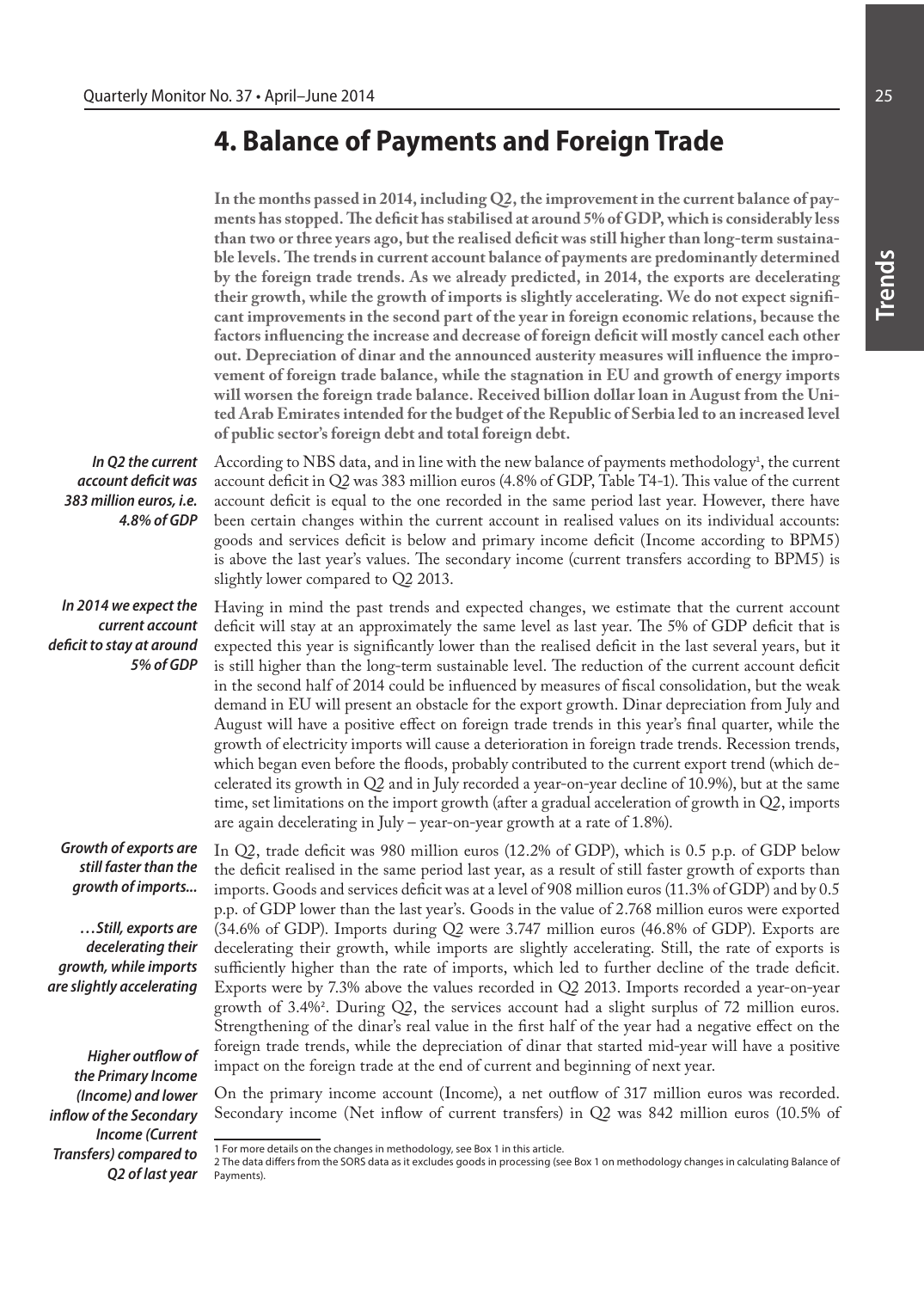GDP). Out of that amount, 695 million euros were Personal Transfers (8.7% of GDP), out of which 547 million euros were inflows from remittances (6.8% of GDP).

## **Box 1. Methodology Change in the Balance of Payments Statistics**

In April, the statistics methodology of the balance of payments was changed and is now in line with the methodology applied by all EU member states, and which is also expected of the accession countries<sup>1</sup>. From the methodology of the International Monetary Fund, contained in the *Balance of Payments Manual (BPM5)<sup>2</sup> w*e moved to the calculation according to the sixth edition of the Manual (BPM6)<sup>3</sup>.

The transition to the new methodology has resulted in changes in the significant number of balance of payments items. Above all terminology changes along with numerous technical changes (additional allocation, i.e. separate disclosure of certain positions, which were formerly a part of the larger accounts, as well as the change in signs convention) and substantial changes (e.g. changes in scope of certain items).

We primarily highlight some terminology changes in items (former and current terms in Table 1) of the balance of payments account:

1) Within the current account of the balance of payments

- Account *Income* is now *Primary Incom*e
- Account *Current Transfers* is now *Secondary Income*

2) Within the financial part of the balance of payments

- Account *Financial Loans* is now *Loans*. And within this account:
- *NBS* is now *Central Bank*

 - Instead of *Bank loans*, it is now borrowing of the *Deposit-taking corporations except the Central Bank*

- *Government* is now referred to as *General Government*
- *Trade Loan*s from the old methodology are now *Trade Credit and Advances*
- *Other Asset*s *and Liabilities* are now *Other accounts receivable/payable*

Items that were not expressed in the former version of the balance of payments and which are now part of the Table 1 are:

1) Within the current account, as a part of *Secondary Income* (*Current Transfers* according to old methodology) a new item is recorded and published – *Personal Transfers*.

2) Within the financial account (aside from standard accounts: *Foreign Direct Investments, Portfolio Investments and Other Investments*) there is a new item called *Financial Derivative*s.

 - Under *Other Investments* two new items have been added: 1. *Insurance and Pension and Standardised Guarantee Schemes* and 2. *Other Equity*

There has also been a change in signs convention: Within the current and capital part of the balance of payments, both revenues and expenditures have a positive sign, and the net value is their difference (in the old methodology, expenditures were shown as negative values, so the net value was a sum of revenues and expenditures). Within the financial part of the Balance of Payments, every increase in assets and liabilities has a positive sign, while every decrease has a negative one, so the net value is their difference.

As key substantial changes, we highlight the following:

1) Balance of payments current account deficit is adjusted upward due to:

<sup>1</sup> http://www.nbs.rs/export/sites/default/internet/latinica/80/obrazlozenje\_BOP\_IIP.pdf

<sup>2</sup> Balance of Payments Manual (BPM5), 1993, http://www.imf.org/external/pubs/ft/bopman/bopman.pdf

<sup>3</sup> Sixth Edition of the IMF's Balance of Payments and International Investment Position Manual (BPM6), 2009, http://www.imf. org/external/pubs/ft/bop/2007/pdf/bpm6.pdf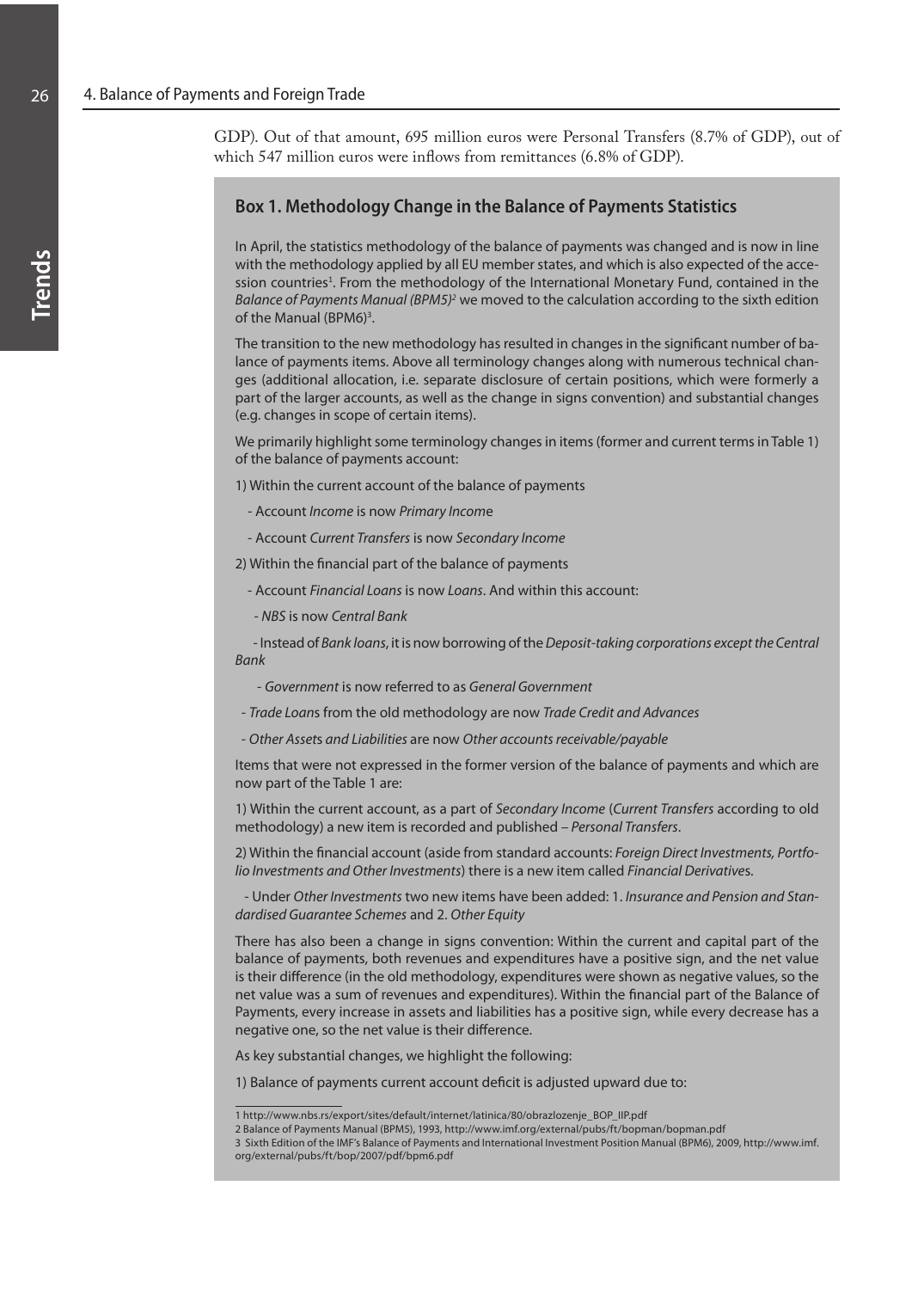- Higher deficit in the *Income account* (which is now called *Primary Income*) due to the inclusion of reinvested profit (expressing the entire profit). Still, this change is neutral for the balance of payments, since FDI is increased by this amount.

- Higher *Trade Deficit*, due to the exclusion of all transactions related to exports and imports of goods for further processing. Further processing services, according to the new methodology, will be recorded on the services account.







Current account balance in 2013 is now 6.5% of GDP, while calculated by the former methodology it was 5.0% of GDP (Graph T4-2).

2) Financial account deficit of the balance of payments is adjusted upward due to higher FDI (Graph T4-3), which were increased due to the inclusion of reinvested profit, as well as the improved scope of data caused by transferring to direct reporting. Wider scope of inter-company loans and their reclassification from *Other Investments* to FDI have led to the amount changes of these two items.

*Inflow of FDI and portfolio investments, with a modest inflow of financial derivatives…*

*…while outflow of other investments was recorded, mostly due to loan deleveraging* 

*In the coming period, the capital inflow will largely depend on the trust in the Government's economic policy and the situation in the international surroundings* In Q2, there was a modest outflow of capital of 9 million euros (Table T4-1). This was the result of the recorded inflow of FDI (251 million euros net) and portfolio investments (149 million euros) on the one hand, and outflow of other investments (419 million euros) on the other. In addition, the financial derivatives account recorded a low inflow of 9 million euros.

The recorded net outflow on the other investments account is mostly due to deleveraging of loans (319 million euros). Out of this amount, the largest portion is deleveraging of NBS towards IMF for earlier borrowed loans (in Q2, the deleveraging of the Central Bank was 186 million euros). Other deposit institutions additionally deleveraged 91 million euros, and the public sector 33 million euros, while the businesses moderately borrowed 9 million euros. Net inflow from trade loans was 41 million euros, while the net outflow on the Currency and Deposits account was 141 million euros.

In the coming period, the capital inflow will largely depend on the investors' trust in the Government's economic policy, and the trust will essentially depend on the Government's readiness to decisively implement the fiscal consolidation programme, as well as on the economic implementation of the reforms. Investors will observe relations with IMF as key indicators of the Government's readiness to implement austerity measures and economic system reforms. Still, the current geopolitical tensions will probably have a negative impact on investors' readiness to invest, which would affect Serbia as well.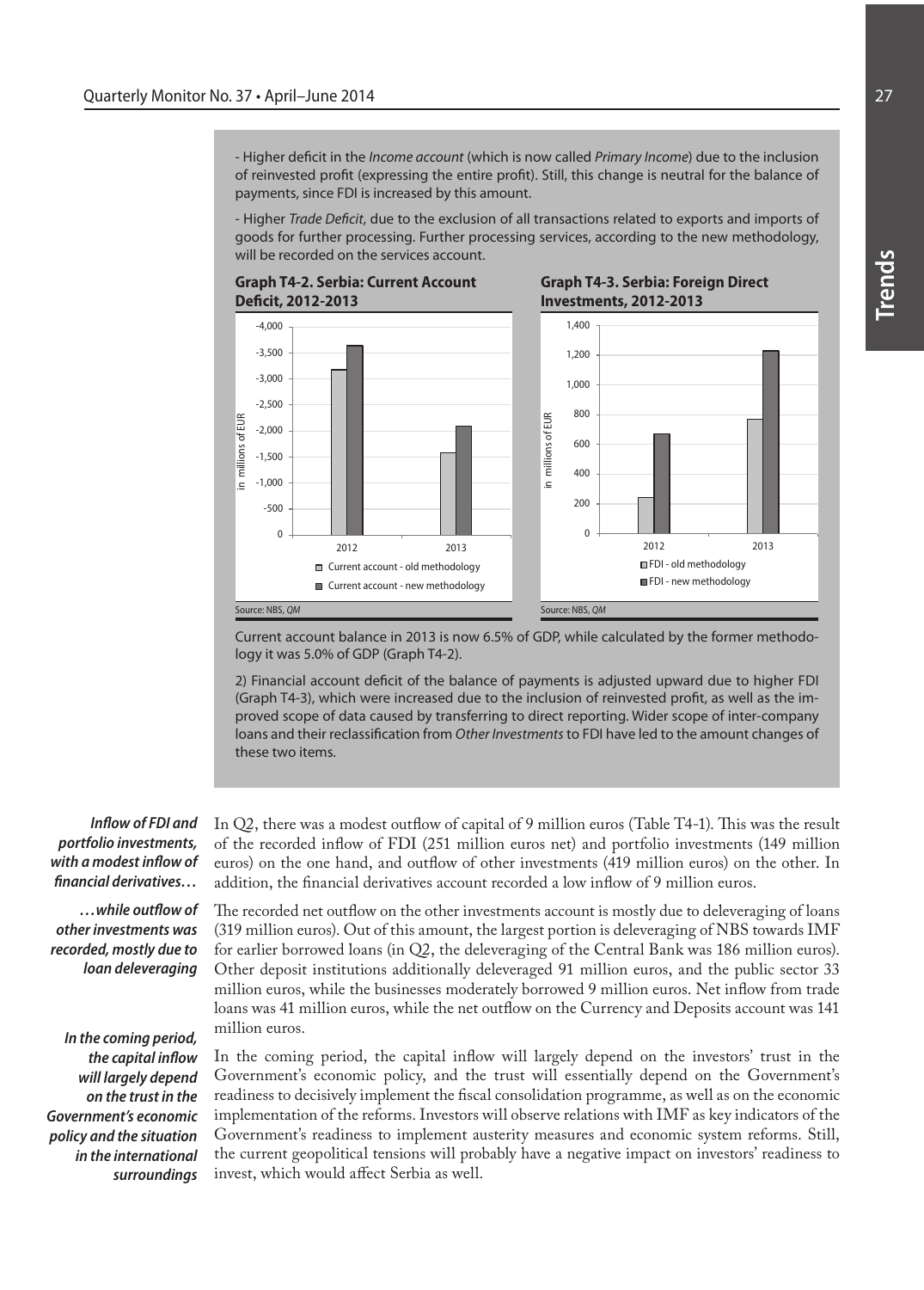### *Decline of forex reserves in Q2 by 370 million euros*

Cumulative decline of forex reserves during Q2 was 370 million euros. During these three months (April-June), NBS intervened by purchasing 170 million euros at the interbank foreign exchange market<sup>3</sup>. Foreign currency reserves were slightly increased in April (38 million euros), while there was a considerable reduction in May and June (166 and 273 million euros, respectively).

#### **Table T4-1. Serbia: Balance of Payments**

|                                                                          | 2012              | 2013             |                       | 2013                        | 2014                         |                   |  |
|--------------------------------------------------------------------------|-------------------|------------------|-----------------------|-----------------------------|------------------------------|-------------------|--|
|                                                                          |                   |                  | Q1                    | Q <sub>2</sub>              | Q1                           | Q <sub>2</sub>    |  |
|                                                                          |                   |                  | mil. euros            |                             |                              |                   |  |
| <b>CURRENT ACCOUNT</b>                                                   | $-3,639$          | $-2,092$         | $-662$                | $-382$                      | $-483$                       | $-383$            |  |
| Goods                                                                    | $-5,634$          | $-4,152$         | $-1,190$              | $-1,045$                    | $-872$                       | $-980$            |  |
| Credit                                                                   | 8,394             | 10,540           | 2,151                 | 2,578                       | 2,512                        | 2,768             |  |
| Debit                                                                    | 14,028            | 14,693           | 3,341                 | 3,623                       | 3,384                        | 3,747             |  |
| <b>Services</b>                                                          | 139               | 319              | 30                    | 75                          | 68                           | 72                |  |
| Credit                                                                   | 3,104             | 3,423            | 698                   | 826                         | 793                          | 887               |  |
| Debit                                                                    | 2,965             | 3,103            | 668                   | 751                         | 725                          | 815               |  |
| Primary income                                                           | $-1,091$          | $-1,412$         | $-184$                | $-292$                      | $-301$                       | $-317$            |  |
| Credit                                                                   | 657               | 617              | 113                   | 168                         | 104                          | 140               |  |
| <b>Debit</b>                                                             | 1,748             | 2,030            | 297                   | 459                         | 405                          | 457               |  |
| Secondary income                                                         | 2,947             | 3,153            | 681                   | 879                         | 623                          | 842               |  |
| Credit                                                                   | 3,286             | 3,523            | 768                   | 968                         | 708                          | 933               |  |
| Debit                                                                    | 339               | 369              | 87                    | 89                          | 85                           | 91                |  |
| Personal transfers, net <sup>1)</sup>                                    | 2,459             | 2,701            | 581                   | 772                         | 510                          | 695               |  |
| Of which: Workers' remittances                                           | 1,934             | 2,160            | 457                   | 630                         | 378                          | 547               |  |
| <b>CAPITAL ACCOUNT - NET</b>                                             | $-11$             | 11               | $-2$                  | 9                           | $\overline{2}$               | $-1$              |  |
| <b>FINANCIAL ACCOUNT</b>                                                 | $-3,486$          | $-1,917$         | $-612$                | $-356$                      | $-533$                       | $-361$            |  |
| Direct investment - net                                                  | $-669$            | $-1,229$         | $-171$                | $-264$                      | $-289$                       | $-251$            |  |
| Portfolio investment                                                     | $-1,722$          | $-1,916$         | $-1,404$              | 348                         | 4                            | $-149$            |  |
| <b>Financial derivatives</b>                                             | $\overline{2}$    | $-1$             | 2                     | $-2$                        | $\mathbf{0}$                 | $-9$              |  |
| Other investment                                                         | 41                | 532              | 101                   | 446                         | 552                          | 419               |  |
| Other equity                                                             | $\mathbf{0}$      | $\mathbf{0}$     | $\mathbf{0}$          | $\mathbf{0}$                | $\mathbf{0}$                 | $\mathbf{0}$      |  |
| Currency and deposits                                                    | 156               | $-228$           | $-203$                | 165                         | 121                          | 141               |  |
| Loans                                                                    | 574               | 1,185            | 375                   | 295                         | 362                          | 319               |  |
| Central banks                                                            | 219               | 657              | 150                   | 148                         | 189                          | 186               |  |
| Deposit-taking corporations,<br>except central bank                      | 377               | 682              | 286                   | 67                          | 212                          | 91                |  |
| General government                                                       | $-467$            | $-449$           | $-150$                | -43                         | 29                           | 33                |  |
| Other sectors                                                            | 444               | 296              | 89                    | 124                         | $-68$                        | 9                 |  |
| Insurance, pension, and standardized                                     | 3                 | $\mathbf 0$      | $\mathbf{1}$          | $\mathbf{0}$                | $\mathbf{0}$                 | 0                 |  |
| quarantee schemes, net                                                   | $-692$            |                  |                       |                             | 70                           |                   |  |
| Trade credit and advances                                                |                   | $-426$           | $-72$                 | $-14$                       |                              | -41               |  |
| Other accounts receivable/payable<br>SDR (Net incurrence of liabilities) | 0<br>$\mathbf{0}$ | $\mathbf 0$<br>0 | 0<br>$\mathbf{0}$     | $\mathbf 0$<br>$\mathbf{0}$ | $\mathbf{0}$<br>$\mathbf{0}$ | 0<br>$\mathbf{0}$ |  |
| <b>Reserve assets</b>                                                    | $-1,137$          | 697              | 859                   | $-886$                      | $-800$                       | $-370$            |  |
| <b>ERRORS AND OMISSIONS, net</b>                                         | 164               | 164              | 52                    | 17                          | $-51$                        | 23                |  |
|                                                                          |                   |                  |                       |                             |                              |                   |  |
| <b>PRO MEMORIA</b>                                                       |                   |                  |                       |                             |                              |                   |  |
| Current account                                                          | $-12.3$           | $-6.5$           | in % of GDP<br>$-8.9$ | $-4.7$                      | $-6.5$                       | $-4.8$            |  |
| <b>Balance of goods</b>                                                  | $-19.1$           | $-13.0$          | $-15.9$               | $-12.7$                     | $-11.8$                      | $-12.2$           |  |
| Exports of goods                                                         | 28.4              | 33.0             |                       | 31.5                        | 33.9                         | 34.6              |  |
| Imports of goods                                                         | 47.5              | 45.9             | 28.8<br>44.7          | 44.2                        | 45.6                         | 46.8              |  |
| Balance of goods and services                                            | $-18.6$           |                  | $-15.5$               | $-11.8$                     |                              |                   |  |
| Personal transfers, net                                                  | 8.3               | $-12.0$<br>8.4   | 7.8                   | 9.4                         | $-10.8$<br>6.9               | $-11.3$<br>8.7    |  |
| GDP in euros <sup>2)</sup>                                               | 29,516            | 31,986           | 7,477                 | 8,195                       | 7,417                        | 8,009             |  |

Note: The presentation of the balance of payments is in line with the guidelines contained in the sixth edition of the IMF Balance of Payments Manual, 2009 (BPM6).

Source: NBS

1) Personal transfers represent current transfers between resident and non-resident households.

2) Quarterly values. Conversion of annual GDP into euro is done according to average annual exchange rate (average of official NBS middle exchange rates).

3 http://www.nbs.rs/internet/latinica/90/90\_5/prezentacije\_ioi/prezentacija\_ioi\_08\_2014.pdf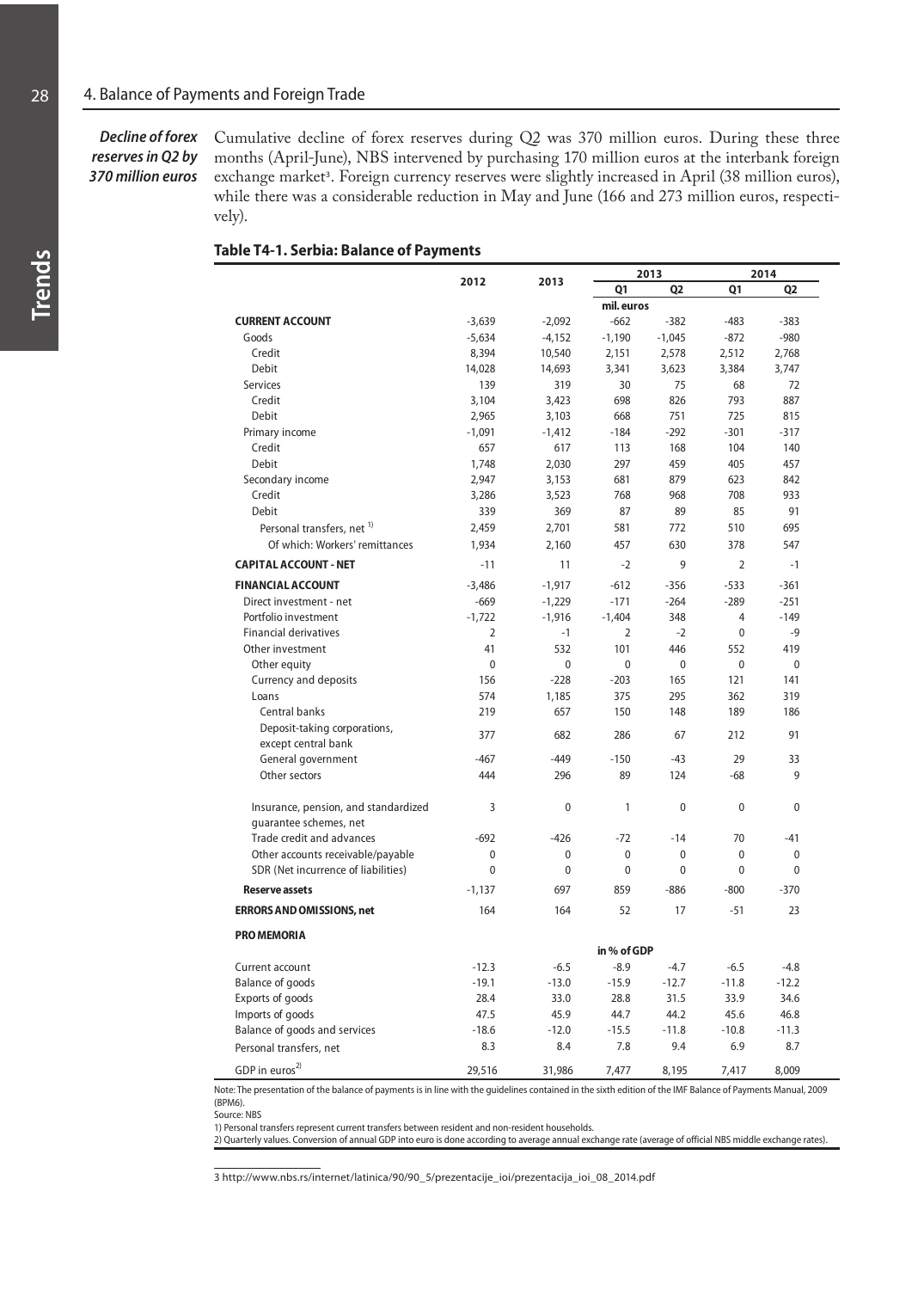#### **Exports**

### *In Q2 exports significantly decelerated growth...*

*…due to considerable decelerated growth of exports of road vehicles, as well as due to the consequences of floods.* 

According to the SORS data, exports in Q2 significantly decelerated growth. On the one hand, this is due to a considerable decelerated growth of road vehicle exports. On the other hand, the May floods also impacted this export growth trend, as they had a negative effect on production (and therefore exports) primarily in the energy, mining and agricultural sectors<sup>4</sup>. In addition, this could also have been affected by a moderate appreciation of dinar, as well as recession trends from the first half of the year. Thus, the year-on-year export growth rate excluding road vehicles was lower compared to the previous quarterly rate. The nature of exports decline of as much as 10.9% in July this year compared to the same month of the previous year is still unclear. For now, it is our estimate that it is a temporary once-off decline and we expect that in the coming months the exports will return to positive, albeit low growth rates.

During Q2 2014, a total of 2.873 million euros worth of goods were exported. Compared to Q2 2013, this represents an increase of 6.4%. Realised year-on-year growth of total exports was significantly below the growth realised in all quarters of 2013 (Q1: 20.1%, Q2: 18.2%, Q3: 38.5% and Q4: 22.2%) and in Q1 2014 (17.7%) (Table T4-4).

#### **Table T4-4. Serbia: Exports, Year-on-Year Growth Rates, 2011–2014**

|                                          | <b>Exports share</b><br>in 2013 | 2011  | 2012          | 2013   | 2013  |                | 2014  |                | 2013    |                | 2014 |        |
|------------------------------------------|---------------------------------|-------|---------------|--------|-------|----------------|-------|----------------|---------|----------------|------|--------|
|                                          |                                 |       |               |        | Q1    | Q <sub>2</sub> | Q1    | Q <sub>2</sub> | Q1      | Q <sub>2</sub> | Q1   | Q2     |
|                                          | in $%$                          |       | in mil. euros |        |       |                |       | in $%$         |         |                |      |        |
| Total                                    | 100.0                           | 8.441 | 8.739         | 10.997 | 2.236 | 2.699          | 2.632 | 2.873          | 20.1    | 18.2           | 17.7 | 6.4    |
| Total excluding road vehicles            | 85.1                            | 8,253 | 8,269         | 9.360  | 1,943 | 2,277          | 2,223 | 2.405          | 6.6     | 2.2            | 14.4 | 5.6    |
| Energy                                   | 4.7                             | 310   | 303           | 519    | 94    | 130            | 98    | 129            | 47.0    | 52.3           | 4.8  | $-1.2$ |
| Intermediate products                    | 33.4                            | 3.980 | 3.126         | 3.678  | 798   | 937            | 911   | 949            | 8.0     | 6.7            | 14.2 | 1.4    |
| Capital products                         | 27.1                            | 1.001 | 1.667         | 2.979  | 570   | 758            | 720   | 812            | 112.8   | 107.3          | 26.3 | 7.1    |
| Capital products excluding road vehicles | 12.2                            | 813   | 1.197         | 1.342  | 278   | 336            | 310   | 344            | 21.5    | 8.7            | 11.6 | 2.2    |
| Durable consumer goods                   | 4.8                             | 347   | 395           | 524    | 99    | 136            | 122   | 147            | 26.9    | 35.7           | 22.9 | 8.0    |
| Non-durable consumer goods               | 21.9                            | 2.118 | 2.224         | 2.410  | 501   | 560            | 564   | 617            | 4.9     | 3.1            | 12.4 | 10.3   |
| Other                                    | 8.1                             | 686   | 1,025         | 887    | 173   | 179            | 218   | 219            | $-26.2$ | $-42.5$        | 25.7 | 22.2   |
| Source: SORS                             |                                 |       |               |        |       |                |       |                |         |                |      |        |

Graph T4-5 indicates that since the end of the previous year, a "ceiling" has been reached in the exports of road vehicles. That is, even though the recorded value of exports of these products in Q2 2014 exceeds the level from the same quarter last year (11% year-on-year growth), it is a considerably lower increase compared to the results realised at the beginning of the production and exports of the automobile industry (at the end of 2012 and in the first 9 months of 2013).





Decelerated growth of production and exports of automobiles is reflected on the values of Capital Goods exports. After the year-on-year growth of 26.3% in Q1 2014, exports of this group of products recorded a 7.1% growth in Q2 2014.

Values of Energy exports were 1.2% below the values from Q2 of last year. This is the result of damaged energy capacities and reduced energy production due to flooding. Decline of Energy exports is thus expected in the coming period as well.

Exported value of all other individual groups of

products, classified by purpose, recorded a decelerated growth compared to the previous period (Table T4-4). Exports of durable consumer goods was by 8.0% above the last year's, while the exports of non-durable consumer goods recorded a year-on-year growth at a 10.3% rate, which is a lower growth than the one realised in the previous quarter (Table T4-4). In 2014, the year-on- -year export growth rate of Intermediate Goods, after 14.4% from Q1, dropped to 1.4% in Q2.

<sup>4</sup> From the presentation of the latest Inflation Report.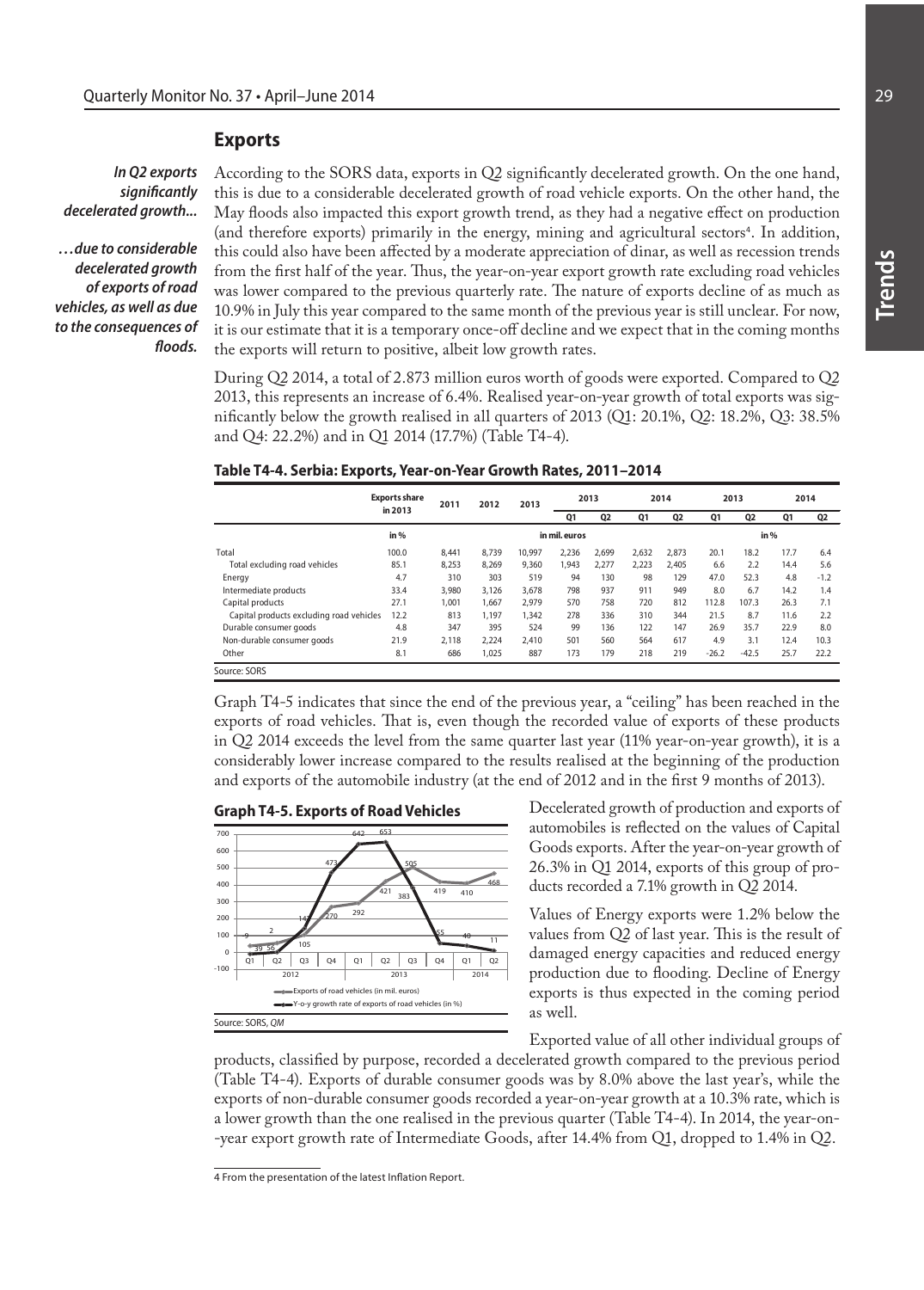The highest year-on-year export growth values were recorded in products classified in the Other group (22.2% year-on-year). Still, even such a growth is below the realised year-on-year rates from the previous two quarters (Q4 2013 and Q1 2014).

In the coming period, we expect that the May floods and current recession will have a negative impact on exports. The expected EU recovery might have a positive impact. We estimate that potential growth of Serbia's exports to the Russian market is quite modest, and that the possibility of growth in substituting EU member's exports will not have a significant impact on the growth of Serbia's total exports. Also, current depreciation wave would affect the export growth *We expect the deceleration of exports to continue*

as early as end of 2014 and beginning of next year.

**Imports**

*Imports have been gradually accelerating growth since the beginning of the year*  Imports have been gradually accelerating growth since the beginning of the year (Table T4-6). Import of goods in Q2 2014 was 3.912 million euros, which is by 2.4% higher compared to the same period last year (Table T4-6). Save for Other Imports and Energy, a year-on-year decline of imports was recorded in all other groups of products. Year-on-year Energy import growth was 1.5%. After a long period of year-on-year decline of imports of energy products, the growth in Q2 is due to reduced domestic production, which is the result of flooding. Also, in the coming period, we can expect further growth in Energy imports and thus, growth of total imports as well.

*Decline in imports of Intermediate, Capital and Consumer Goods and growth of Other imports* 

On the other hand, imports of Intermediate Goods and Capital Goods were by 4.2% and 1.8% below the last year's values. That indicates a certain decrease in demand for products that partially determine further domestic production. Imported values of Durable Consumer Goods were by 9.0% below last year's, while imports of Non-Durable Consumer Goods were almost at the last year's level. Significant increase in imports was recorded in goods classified under Other, where imported value in Q2 2014 was by 40% above the values from Q2 of last year (Table T4-6).

On the one hand, we expect in the coming period a reduction of imports due to the decline of domestic demand, caused by the announced measures of fiscal consolidation, as well as the current recession wave. On the other hand, growth of imports could be affected by imports of construction material and equipment (for the repair of buildings damaged by floods) and energy (due to the expected production reduction due to damages on power plants).

|                            | <b>Imports</b>   | 2011   | 2012   | 2013   | 2013          |                | 2014  |                | 2013    |                | 2014    |                |
|----------------------------|------------------|--------|--------|--------|---------------|----------------|-------|----------------|---------|----------------|---------|----------------|
|                            | share<br>in 2013 |        |        |        | Q1            | Q <sub>2</sub> | Q1    | Q <sub>2</sub> | Q1      | Q <sub>2</sub> | Q1      | Q <sub>2</sub> |
|                            | in $%$           |        |        |        | in mil. euros |                |       |                |         | in $%$         |         |                |
| Total                      | 100.0            | 14,250 | 14.717 | 15,469 | 3,509         | 3,820          | 3,543 | 3,912          | $-0.4$  | 3.1            | 1.0     | 2.4            |
| Energy                     | 15.1             | 2,846  | 2.570  | 2,336  | 532           | 476            | 491   | 484            | $-34.9$ | $-13.9$        | $-7.6$  | 1.5            |
| Intermediate products      | 33.4             | 5,030  | 5.132  | 5,166  | 1,164         | 1,310          | 1.145 | 1,255          | 0.6     | $-5.2$         | $-1.6$  | $-4.2$         |
| Capital products           | 24.6             | 2,812  | 2.996  | 3,800  | 799           | 975            | 790   | 958            | 25.4    | 31.2           | $-1.0$  | $-1.8$         |
| Durable consumer goods     | 2.1              | 320    | 323    | 328    | 77            | 80             | 69    | 73             | $-0.1$  | $-3.4$         | $-10.7$ | $-9.0$         |
| Non-durable consumer goods | 14.7             | 2.176  | 2.175  | 2,276  | 510           | 554            | 494   | 552            | 7.4     | 7.1            | $-3.2$  | $-0.4$         |
| Other                      | 10.1             | 1,066  | 1,520  | 1,563  | 428           | 425            | 554   | 592            | 18.6    | 0.0            | 29.4    | 39.3           |
| Imports excluding energy   | 84.9             | 11,404 | 12.147 | 13,134 | 2,978         | 3,344          | 3,052 | 3,429          | 10.0    | 6.1            | 2.5     | 2.5            |
| Source: SORS               |                  |        |        |        |               |                |       |                |         |                |         |                |

**Table T4-6. Serbia: Imports, Year-on-Year Growth Rates, 2011-2014**

# **Foreign Debt**

*Foreign debt is 25.384 million euros, i.e. 80.0% of GDP* Foreign debt at the end of June 2014 was 25.384 million euros (80.0% of GDP, Table T4-7). Public sector's foreign debt was in both absolute and relative terms (as part of GDP) slightly above the private sector's foreign debt after September 2013, which was the case at the end of June 2014 as well. Public sector's foreign debt was 12.795 million euros (40.3% of GDP), while the private sector's foreign debt was 12.589 million euros (39.7% of GDP, Table T4-7). A billion dollar loan received from the United Arab Emirates in August, intended for the budget of the